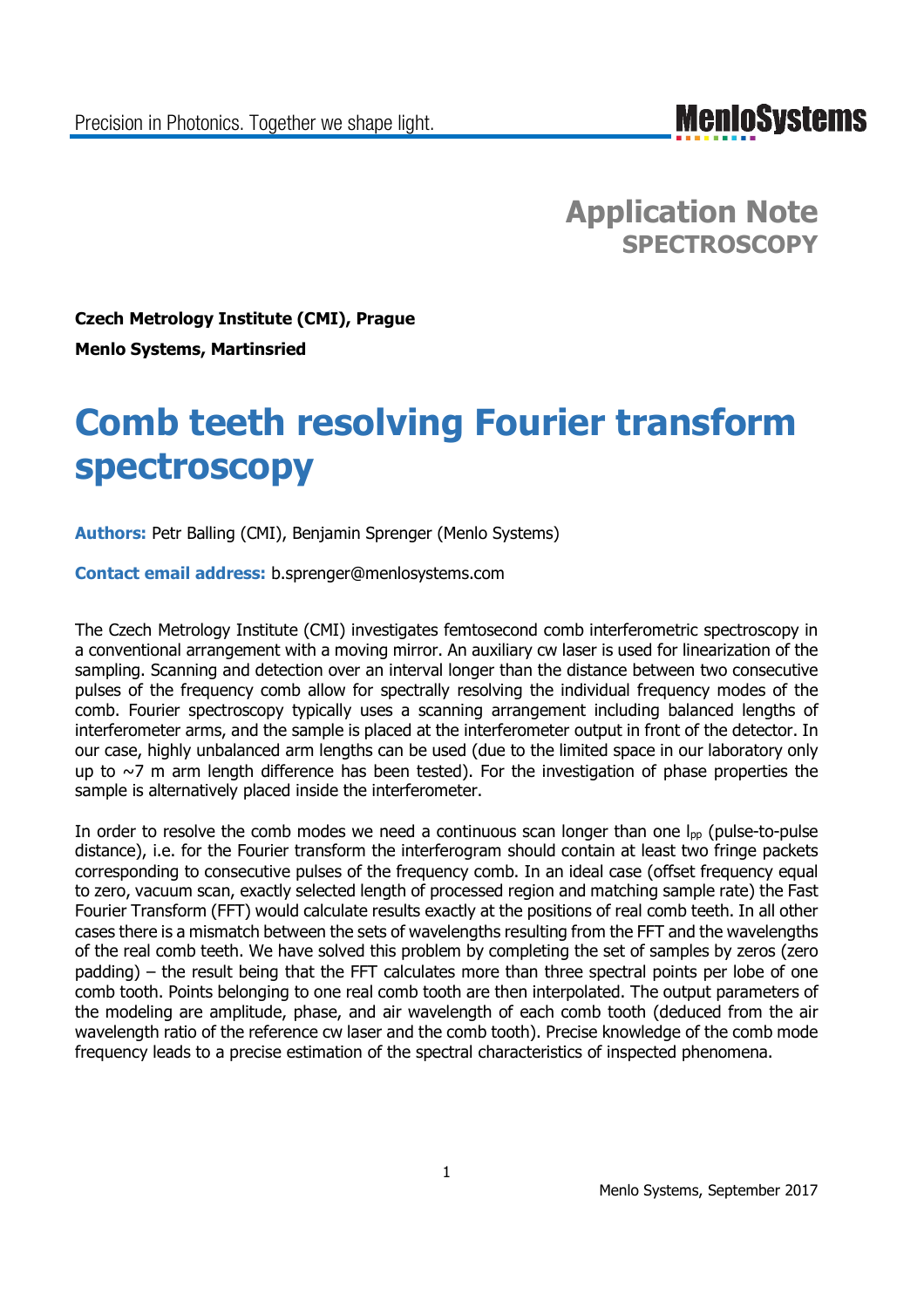Precision in Photonics. Together we shape light.

## **MenloSystems**



**Figure 1:** Illustration of amplitude and wavelength modelling of comb modes from FFT data calculated for an M=2 interferogram.



**Figure 2:** Raw FFT data: O<sub>2</sub> lines are visible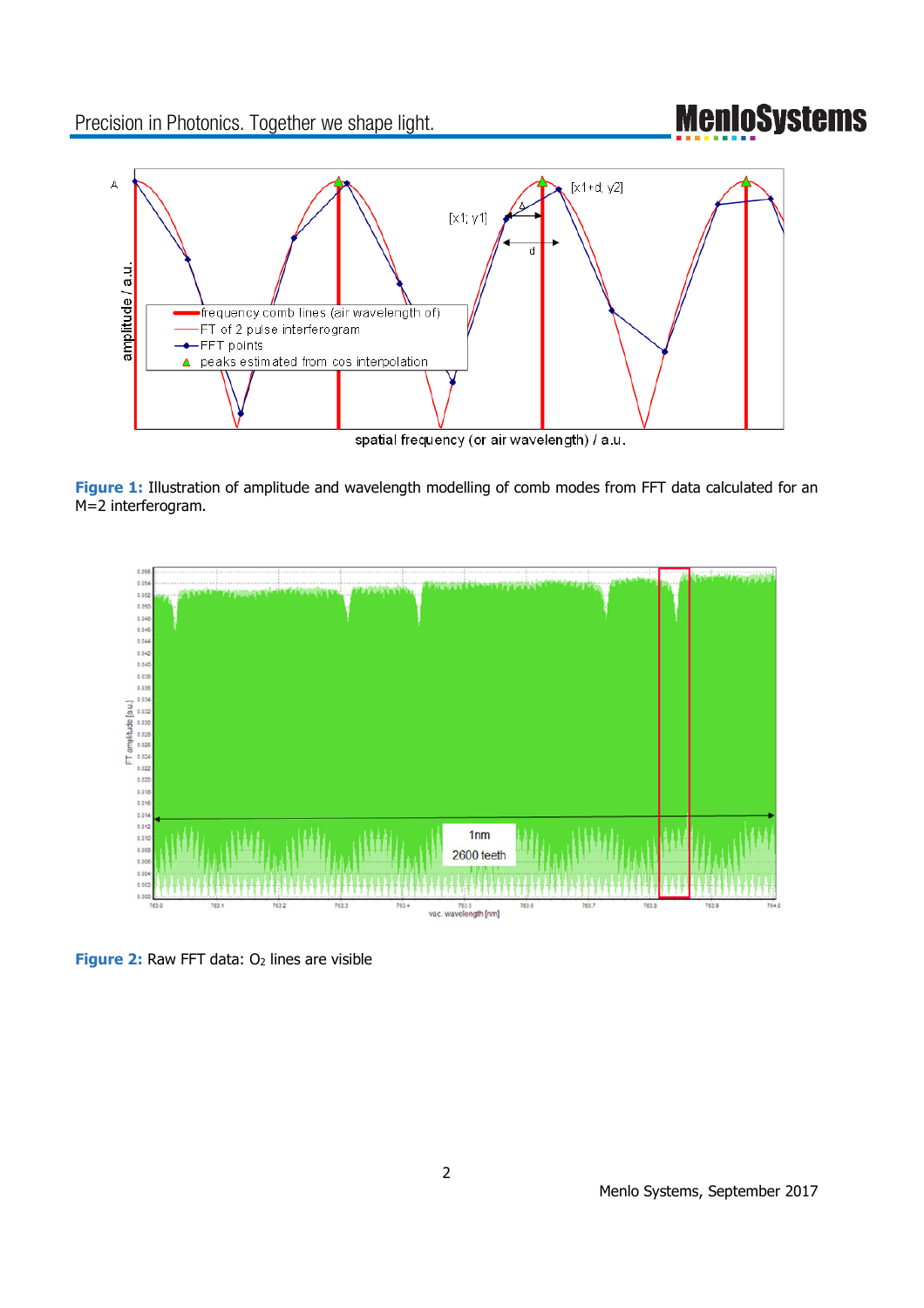Precision in Photonics. Together we shape light.

### **MenIoSystems**



**Figure 3:** Example of fs comb spectra transmitted through 9 cm Rb vapor cell. Blue: raw data calculated by FFT. Black: modelling of comb teeth peaks. (a) Spectra measured using the FT spectrometer, 430 thousand teeth (oxygen and water vapor absorption in ambient air is also visible). Inset (b):  $D_1$  lines of <sup>85</sup>Rb and <sup>87</sup>Rb. (c)  $D_2$  lines of  $85Rb$  and  $87Rb$ . For a better image of the narrow shape additional points may be obtained using a slightly changed repetition rate fr.



**Figure 4:** Example of an air absorption measurement for a 6.837 m interferometer arm displacement, the average result of 12 scans is shown. (a) Oxygen A-band at 762 nm. (b) Detail of the measured line profile (blue) compared with a model based on HITRAN data (red). (c) A few water vapor lines (78 % rel. humidity).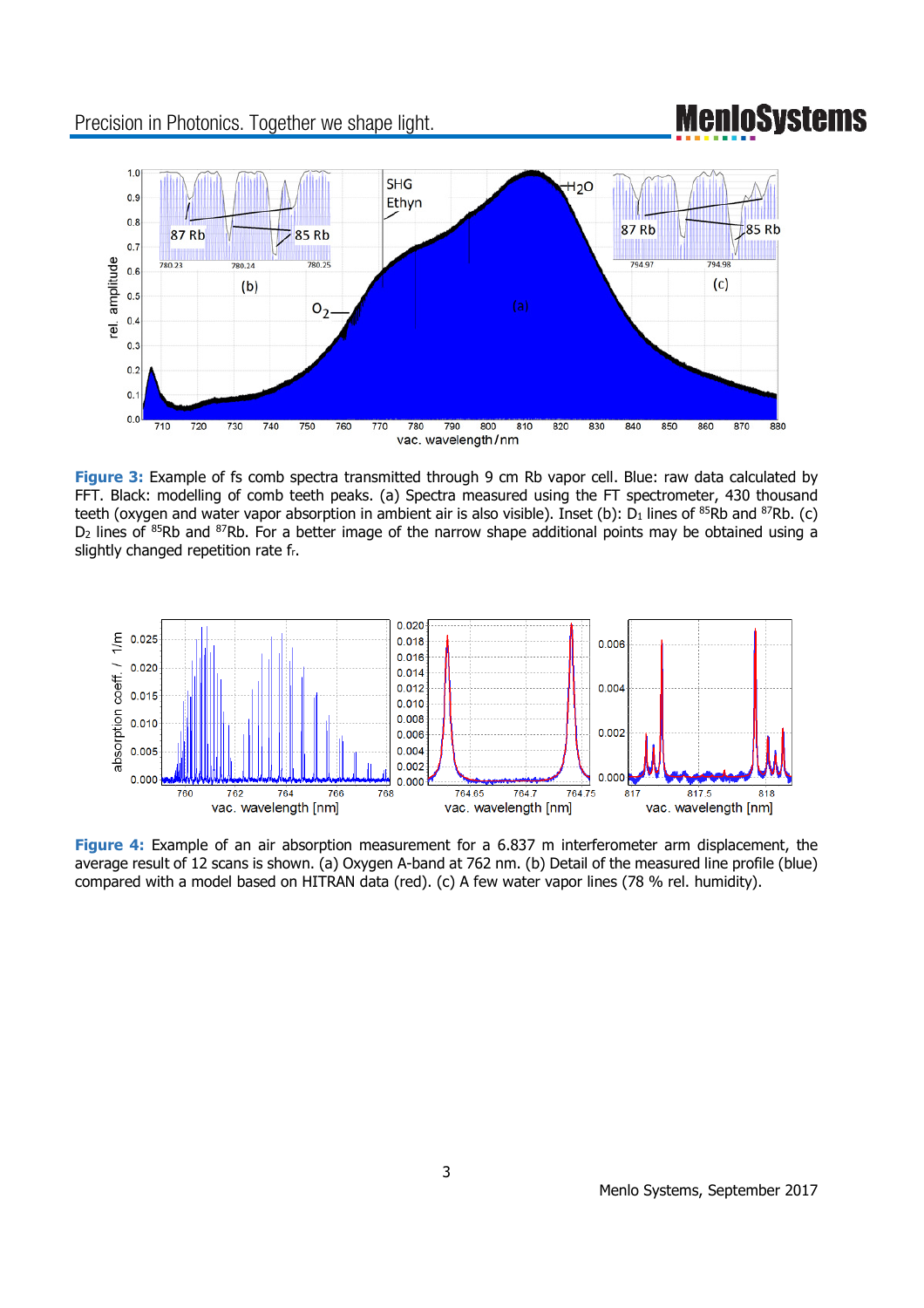## **MenioSystems**

### Precision in Photonics. Together we shape light.



**Figure 5:** Detail of some O<sub>2</sub> lines from A-band at 762 nm, measured in 6.8 m of air.



**Figure 6:** Spectral phase ~ second derivative of n(λ): comparing spectral phase curves at the same stationary points of different pulses.